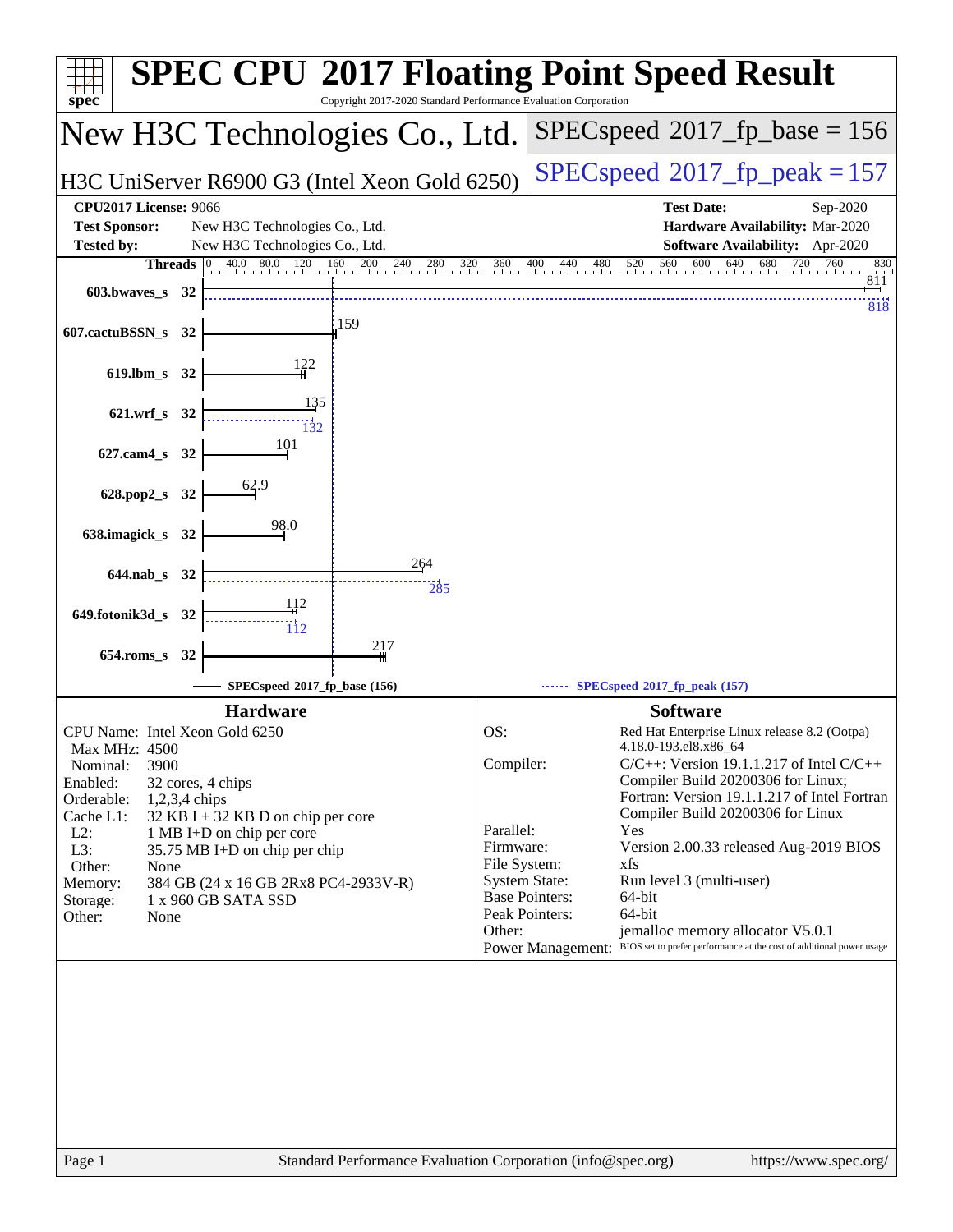| <b>SPEC CPU®2017 Floating Point Speed Result</b>                                         |                                                               |                                |                     |                        |                     |                        |              |                      |                        |                     |                        |                     |                                        |                     |
|------------------------------------------------------------------------------------------|---------------------------------------------------------------|--------------------------------|---------------------|------------------------|---------------------|------------------------|--------------|----------------------|------------------------|---------------------|------------------------|---------------------|----------------------------------------|---------------------|
| spec<br>Copyright 2017-2020 Standard Performance Evaluation Corporation                  |                                                               |                                |                     |                        |                     |                        |              |                      |                        |                     |                        |                     |                                        |                     |
| $SPEC speed^{\circ}2017$ _fp_base = 156<br>New H3C Technologies Co., Ltd.                |                                                               |                                |                     |                        |                     |                        |              |                      |                        |                     |                        |                     |                                        |                     |
| $SPEC speed^{\circ}2017$ _fp_peak = 157<br>H3C UniServer R6900 G3 (Intel Xeon Gold 6250) |                                                               |                                |                     |                        |                     |                        |              |                      |                        |                     |                        |                     |                                        |                     |
|                                                                                          | <b>CPU2017 License: 9066</b><br><b>Test Date:</b><br>Sep-2020 |                                |                     |                        |                     |                        |              |                      |                        |                     |                        |                     |                                        |                     |
| <b>Test Sponsor:</b>                                                                     |                                                               | New H3C Technologies Co., Ltd. |                     |                        |                     |                        |              |                      |                        |                     |                        |                     | Hardware Availability: Mar-2020        |                     |
| <b>Tested by:</b>                                                                        |                                                               | New H3C Technologies Co., Ltd. |                     |                        |                     |                        |              |                      |                        |                     |                        |                     | <b>Software Availability:</b> Apr-2020 |                     |
| <b>Results Table</b>                                                                     |                                                               |                                |                     |                        |                     |                        |              |                      |                        |                     |                        |                     |                                        |                     |
|                                                                                          |                                                               |                                |                     | <b>Base</b>            |                     |                        |              |                      |                        |                     | Peak                   |                     |                                        |                     |
| <b>Benchmark</b><br>603.bwaves_s                                                         | <b>Threads</b><br>32                                          | <b>Seconds</b><br>72.7         | <b>Ratio</b><br>811 | <b>Seconds</b><br>72.4 | <b>Ratio</b><br>815 | <b>Seconds</b><br>74.1 | Ratio<br>796 | <b>Threads</b><br>32 | <b>Seconds</b><br>71.5 | <b>Ratio</b><br>825 | <b>Seconds</b><br>72.1 | <b>Ratio</b><br>818 | <b>Seconds</b><br>72.8                 | <b>Ratio</b><br>811 |
| 607.cactuBSSN s                                                                          | 32                                                            | 105                            | 159                 | 106                    | 157                 | 104                    | 160          | 32                   | 105                    | 159                 | 106                    | 157                 | 104                                    | 160                 |
| $619.$ lbm s                                                                             | 32                                                            | 42.9                           | 122                 | 42.8                   | 122                 | 44.3                   | 118          | 32                   | 42.9                   | 122                 | 42.8                   | 122                 | 44.3                                   | 118                 |
| $621.wrf$ <sub>s</sub>                                                                   | 32                                                            | 98.0                           | 135                 | 98.1                   | 135                 | 97.7                   | 135          | 32                   | <b>100</b>             | 132                 | 101                    | 131                 | 100                                    | 132                 |
| $627.cam4_s$                                                                             | 32                                                            | 88.0                           | 101                 | 86.9                   | 102                 | 87.8                   | 101          | 32                   | 88.0                   | 101                 | 86.9                   | 102                 | 87.8                                   | <b>101</b>          |
| 628.pop2_s                                                                               | 32                                                            | 189                            | 62.9                | 188                    | 63.3                | 189                    | 62.7         | 32                   | 189                    | 62.9                | 188                    | 63.3                | 189                                    | 62.7                |
| 638.imagick_s                                                                            | 32                                                            | 147                            | 98.1                | 147                    | 98.0                | 148                    | 97.2         | 32                   | 147                    | 98.1                | 147                    | 98.0                | 148                                    | 97.2                |
| $644.nab$ <sub>s</sub>                                                                   | 32                                                            | 66.2                           | 264                 | 66.2                   | 264                 | 66.2                   | 264          | 32                   | 61.4                   | 285                 | 61.4                   | 285                 | 61.5                                   | 284                 |
| 649.fotonik3d s                                                                          | 32                                                            | 81.3                           | 112                 | 84.6                   | 108                 | 81.3                   | 112          | 32                   | 80.5                   | 113                 | 81.9                   | 111                 | 81.1                                   | <u>112</u>          |
| 654.roms s                                                                               | 32                                                            | 71.8                           | 219                 | 72.6                   | 217                 | 73.8                   | 213          | 32                   | 71.8                   | 219                 | 72.6                   | 217                 | 73.8                                   | 213                 |
| $SPECspeed*2017_fp\_base =$<br>156                                                       |                                                               |                                |                     |                        |                     |                        |              |                      |                        |                     |                        |                     |                                        |                     |

**[SPECspeed](http://www.spec.org/auto/cpu2017/Docs/result-fields.html#SPECspeed2017fppeak)[2017\\_fp\\_peak =](http://www.spec.org/auto/cpu2017/Docs/result-fields.html#SPECspeed2017fppeak) 157**

Results appear in the [order in which they were run.](http://www.spec.org/auto/cpu2017/Docs/result-fields.html#RunOrder) Bold underlined text [indicates a median measurement](http://www.spec.org/auto/cpu2017/Docs/result-fields.html#Median).

#### **[Operating System Notes](http://www.spec.org/auto/cpu2017/Docs/result-fields.html#OperatingSystemNotes)**

Stack size set to unlimited using "ulimit -s unlimited"

#### **[Environment Variables Notes](http://www.spec.org/auto/cpu2017/Docs/result-fields.html#EnvironmentVariablesNotes)**

Environment variables set by runcpu before the start of the run: KMP\_AFFINITY = "granularity=fine,compact" LD\_LIBRARY\_PATH = "/home/speccpu/lib/intel64:/home/speccpu/je5.0.1-64" MALLOC\_CONF = "retain:true" OMP\_STACKSIZE = "192M"

### **[General Notes](http://www.spec.org/auto/cpu2017/Docs/result-fields.html#GeneralNotes)**

 Binaries compiled on a system with 1x Intel Core i9-7980XE CPU + 64GB RAM memory using Redhat Enterprise Linux 8.0 NA: The test sponsor attests, as of date of publication, that CVE-2017-5754 (Meltdown) is mitigated in the system as tested and documented. Yes: The test sponsor attests, as of date of publication, that CVE-2017-5753 (Spectre variant 1) is mitigated in the system as tested and documented. Yes: The test sponsor attests, as of date of publication, that CVE-2017-5715 (Spectre variant 2) is mitigated in the system as tested and documented. Transparent Huge Pages enabled by default Prior to runcpu invocation Filesystem page cache synced and cleared with: sync; echo 3> /proc/sys/vm/drop\_caches jemalloc, a general purpose malloc implementation built with the RedHat Enterprise 7.5, and the system compiler gcc 4.8.5

**(Continued on next page)**

| Page 2<br>Standard Performance Evaluation Corporation (info@spec.org)<br>https://www.spec.org/ |
|------------------------------------------------------------------------------------------------|
|------------------------------------------------------------------------------------------------|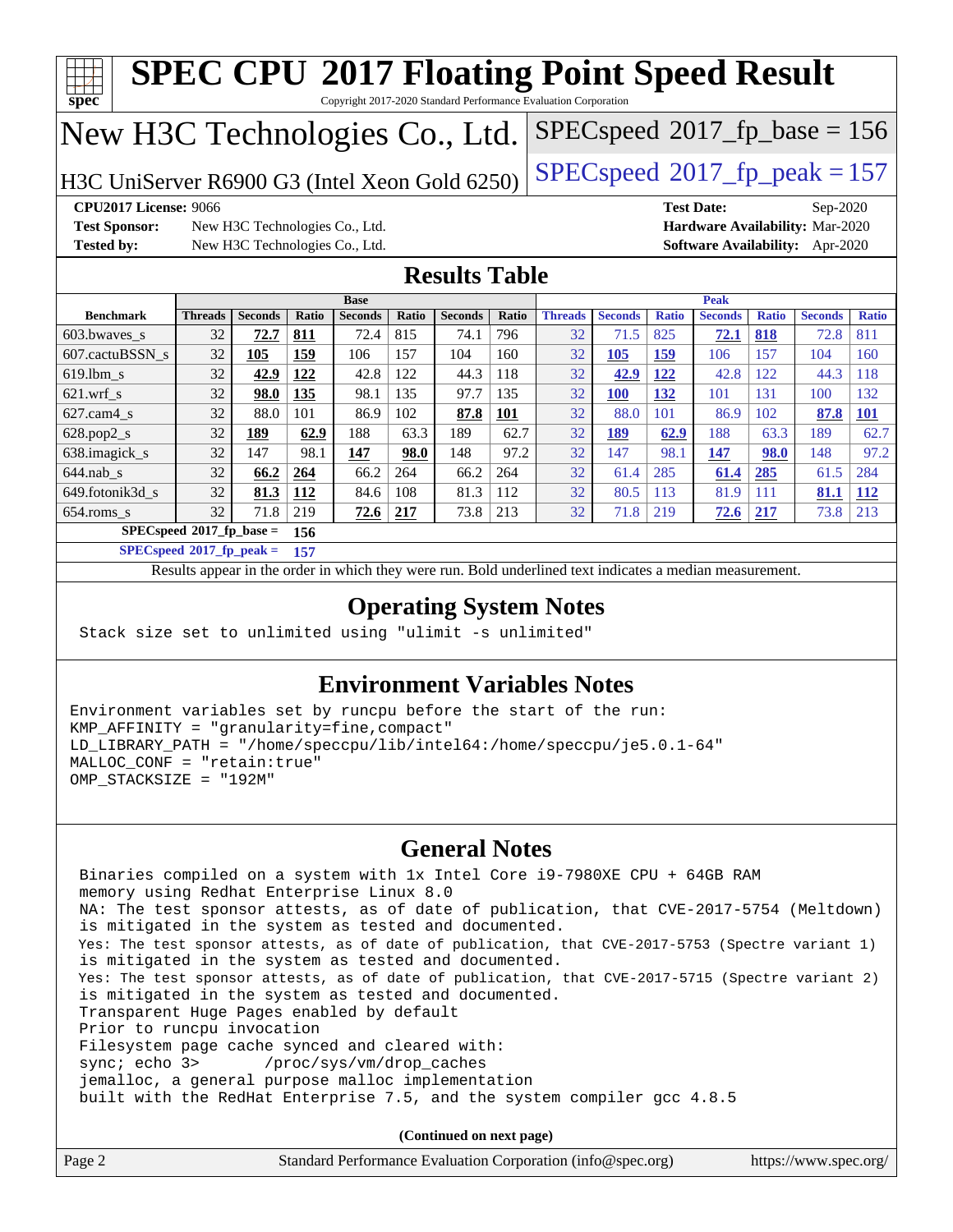| spec                                      |                                                                                                                                                                                                                                                                              | Copyright 2017-2020 Standard Performance Evaluation Corporation                                                                                                        | <b>SPEC CPU®2017 Floating Point Speed Result</b>                                                                                                            |                                                                                |
|-------------------------------------------|------------------------------------------------------------------------------------------------------------------------------------------------------------------------------------------------------------------------------------------------------------------------------|------------------------------------------------------------------------------------------------------------------------------------------------------------------------|-------------------------------------------------------------------------------------------------------------------------------------------------------------|--------------------------------------------------------------------------------|
|                                           |                                                                                                                                                                                                                                                                              | New H3C Technologies Co., Ltd.                                                                                                                                         | $SPEC speed^{\circ}2017\_fp\_base = 156$                                                                                                                    |                                                                                |
|                                           |                                                                                                                                                                                                                                                                              | H3C UniServer R6900 G3 (Intel Xeon Gold 6250)                                                                                                                          | $SPEC speed^{\circ}2017$ _fp_peak = 157                                                                                                                     |                                                                                |
| <b>Test Sponsor:</b><br><b>Tested by:</b> | <b>CPU2017 License: 9066</b><br>New H3C Technologies Co., Ltd.<br>New H3C Technologies Co., Ltd.                                                                                                                                                                             |                                                                                                                                                                        | <b>Test Date:</b>                                                                                                                                           | Sep-2020<br>Hardware Availability: Mar-2020<br>Software Availability: Apr-2020 |
|                                           |                                                                                                                                                                                                                                                                              | <b>General Notes (Continued)</b>                                                                                                                                       | sources available from jemalloc.net or https://github.com/jemalloc/jemalloc/releases                                                                        |                                                                                |
|                                           |                                                                                                                                                                                                                                                                              | <b>Platform Notes</b>                                                                                                                                                  |                                                                                                                                                             |                                                                                |
|                                           | BIOS Settings:<br>Set Hyper Threading to Disabled<br>Set Patrol Scrub to Disabled<br>Set IMC Interleaving to 2-way Interleave                                                                                                                                                |                                                                                                                                                                        |                                                                                                                                                             |                                                                                |
|                                           | Sysinfo program /home/speccpu/bin/sysinfo                                                                                                                                                                                                                                    | Rev: r6365 of 2019-08-21 295195f888a3d7edble6e46a485a0011<br>running on localhost.localdomain Mon Sep 28 19:29:58 2020                                                 |                                                                                                                                                             |                                                                                |
|                                           | For more information on this section, see                                                                                                                                                                                                                                    | SUT (System Under Test) info as seen by some common utilities.<br>https://www.spec.org/cpu2017/Docs/config.html#sysinfo                                                |                                                                                                                                                             |                                                                                |
|                                           | From /proc/cpuinfo<br>4 "physical id"s (chips)<br>32 "processors"<br>cpu cores $: 8$<br>siblings : 8<br>physical 0: cores 2 6 10 12 13 21 24<br>physical 1: cores 1 2 10 12 13 18 19 29<br>physical 2: cores 1 2 3 12 13 18 21 29<br>physical 3: cores 1 2 10 13 18 19 28 29 | model name : Intel(R) Xeon(R) Gold 6250 CPU @ 3.90GHz                                                                                                                  | cores, siblings (Caution: counting these is hw and system dependent. The following<br>excerpts from /proc/cpuinfo might not be reliable. Use with caution.) |                                                                                |
|                                           | From 1scpu:<br>Architecture:<br>$CPU$ op-mode( $s$ ):<br>Byte Order:<br>CPU(s):<br>On-line CPU(s) list: $0-31$<br>Thread(s) per core:<br>$Core(s)$ per socket:<br>Socket(s):<br>NUMA node(s):<br>Vendor ID:<br>CPU family:<br>Model:<br>Model name:<br>Stepping:<br>CPU MHz: | x86 64<br>$32$ -bit, $64$ -bit<br>Little Endian<br>32<br>1<br>8<br>4<br>4<br>GenuineIntel<br>6<br>85<br>$Intel(R)$ Xeon $(R)$ Gold 6250 CPU @ 3.90GHz<br>7<br>1200.117 |                                                                                                                                                             |                                                                                |
|                                           |                                                                                                                                                                                                                                                                              | (Continued on next page)                                                                                                                                               |                                                                                                                                                             |                                                                                |
| Page 3                                    |                                                                                                                                                                                                                                                                              | Standard Performance Evaluation Corporation (info@spec.org)                                                                                                            |                                                                                                                                                             | https://www.spec.org/                                                          |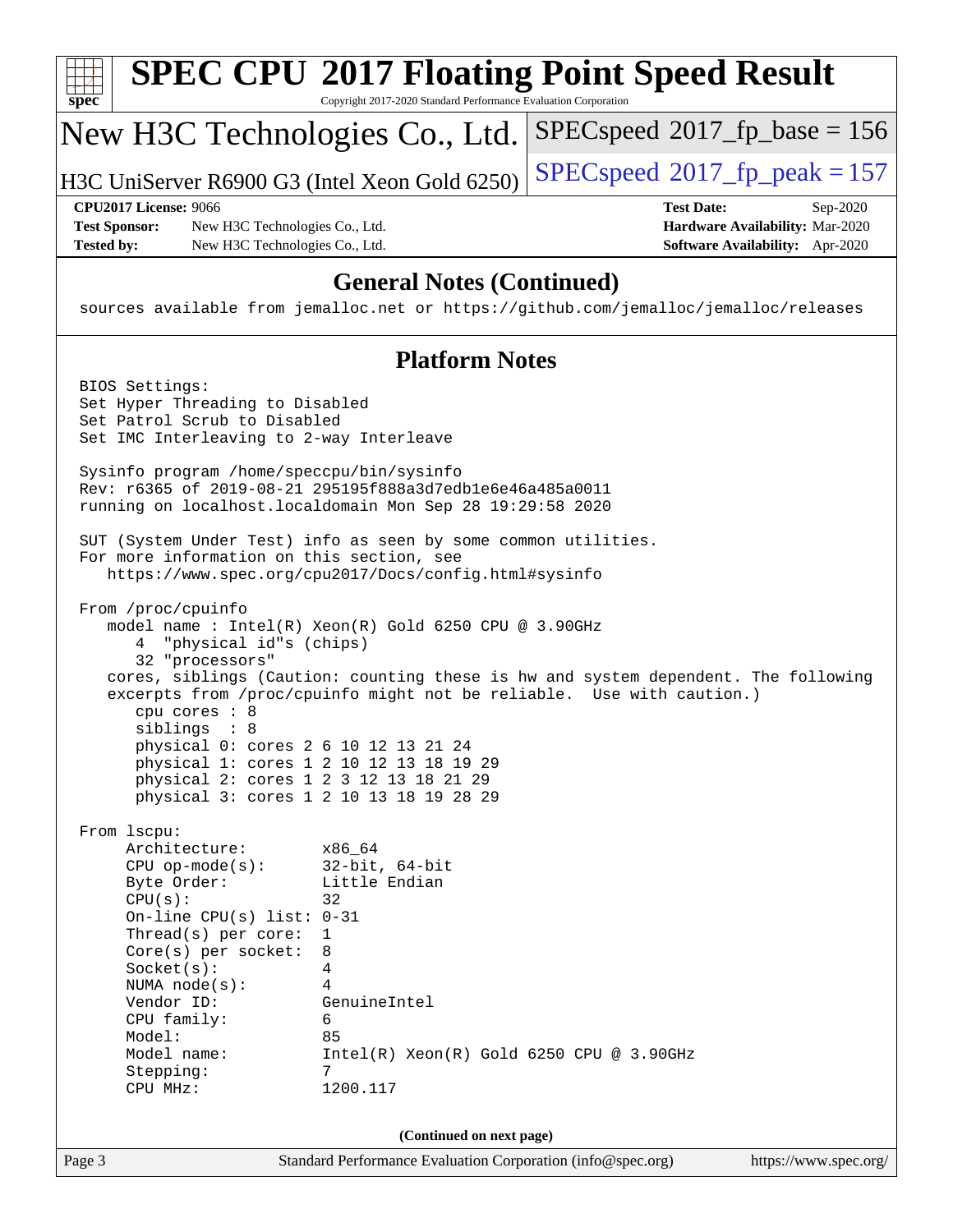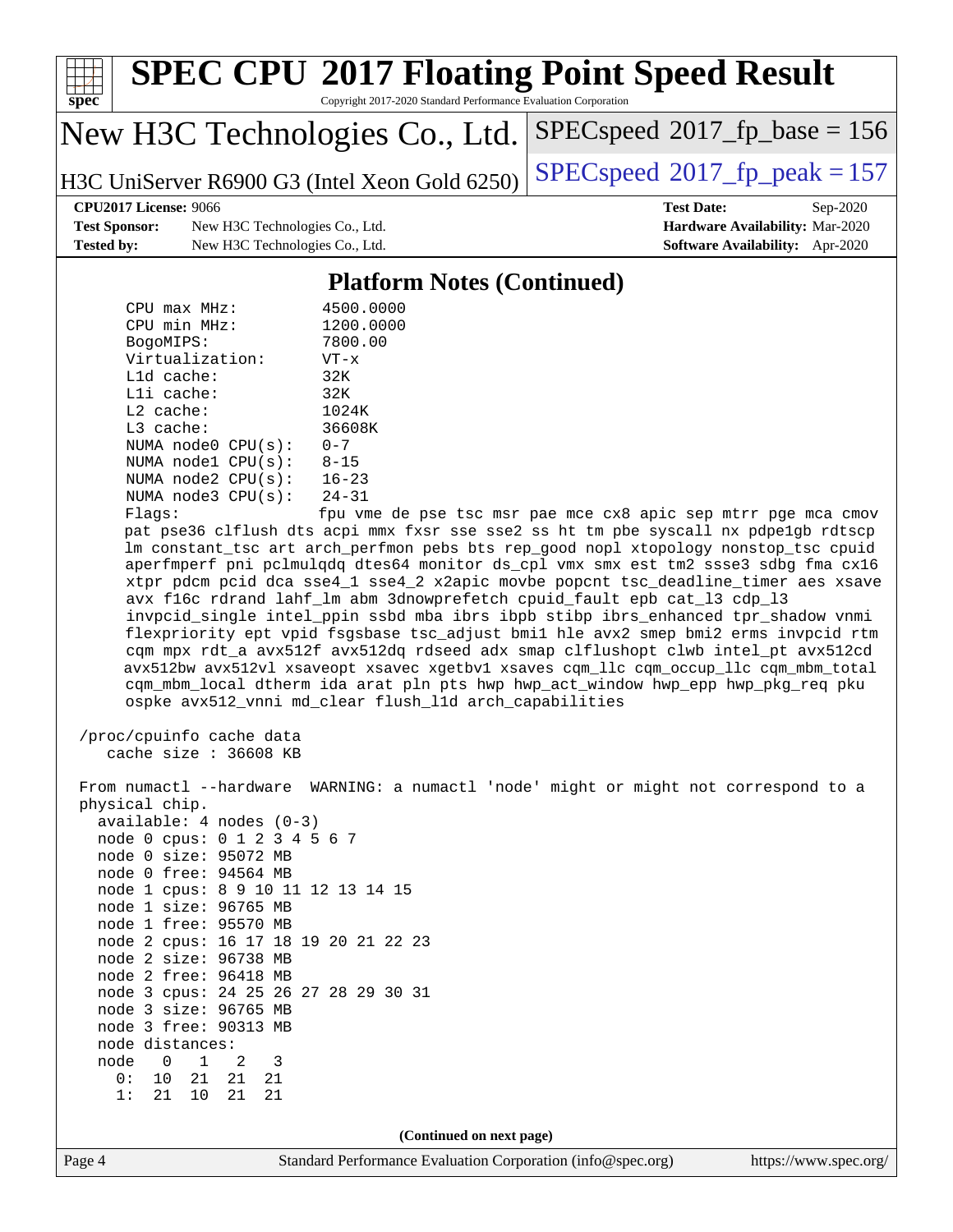| <b>SPEC CPU®2017 Floating Point Speed Result</b><br>spec <sup>®</sup><br>Copyright 2017-2020 Standard Performance Evaluation Corporation                                                                                                                                                                                                                                                                                                                                 |                                                                                                                                                                                       |
|--------------------------------------------------------------------------------------------------------------------------------------------------------------------------------------------------------------------------------------------------------------------------------------------------------------------------------------------------------------------------------------------------------------------------------------------------------------------------|---------------------------------------------------------------------------------------------------------------------------------------------------------------------------------------|
| New H3C Technologies Co., Ltd.                                                                                                                                                                                                                                                                                                                                                                                                                                           | $SPEC speed^{\circ}2017\_fp\_base = 156$                                                                                                                                              |
| H3C UniServer R6900 G3 (Intel Xeon Gold 6250)                                                                                                                                                                                                                                                                                                                                                                                                                            | $SPEC speed^{\circ}2017$ fp peak = 157                                                                                                                                                |
| <b>CPU2017 License: 9066</b><br><b>Test Sponsor:</b><br>New H3C Technologies Co., Ltd.<br><b>Tested by:</b><br>New H3C Technologies Co., Ltd.                                                                                                                                                                                                                                                                                                                            | <b>Test Date:</b><br>Sep-2020<br>Hardware Availability: Mar-2020<br>Software Availability: Apr-2020                                                                                   |
| <b>Platform Notes (Continued)</b>                                                                                                                                                                                                                                                                                                                                                                                                                                        |                                                                                                                                                                                       |
| 21<br>2:<br>21<br>21 10                                                                                                                                                                                                                                                                                                                                                                                                                                                  |                                                                                                                                                                                       |
| 3:<br>21<br>21<br>21<br>10                                                                                                                                                                                                                                                                                                                                                                                                                                               |                                                                                                                                                                                       |
| From /proc/meminfo<br>MemTotal:<br>394590420 kB<br>HugePages_Total:<br>0<br>Hugepagesize:<br>2048 kB                                                                                                                                                                                                                                                                                                                                                                     |                                                                                                                                                                                       |
| From /etc/*release* /etc/*version*<br>os-release:<br>NAME="Red Hat Enterprise Linux"<br>VERSION="8.2 (Ootpa)"<br>ID="rhel"<br>ID_LIKE="fedora"<br>VERSION_ID="8.2"<br>PLATFORM_ID="platform:el8"<br>PRETTY_NAME="Red Hat Enterprise Linux 8.2 (Ootpa)"<br>ANSI_COLOR="0;31"<br>redhat-release: Red Hat Enterprise Linux release 8.2 (Ootpa)<br>system-release: Red Hat Enterprise Linux release 8.2 (Ootpa)<br>system-release-cpe: cpe:/o:redhat:enterprise_linux:8.2:ga |                                                                                                                                                                                       |
| uname $-a$ :<br>Linux localhost.localdomain 4.18.0-193.el8.x86_64 #1 SMP Fri Mar 27 14:35:58 UTC 2020<br>x86_64 x86_64 x86_64 GNU/Linux                                                                                                                                                                                                                                                                                                                                  |                                                                                                                                                                                       |
| Kernel self-reported vulnerability status:                                                                                                                                                                                                                                                                                                                                                                                                                               |                                                                                                                                                                                       |
| itlb_multihit:<br>CVE-2018-3620 (L1 Terminal Fault):<br>Microarchitectural Data Sampling:<br>CVE-2017-5754 (Meltdown):<br>CVE-2018-3639 (Speculative Store Bypass): Mitigation: Speculative Store Bypass disabled<br>CVE-2017-5753 (Spectre variant 1):                                                                                                                                                                                                                  | KVM: Mitigation: Split huge pages<br>Not affected<br>Not affected<br>Not affected<br>via prctl and seccomp<br>Mitigation: usercopy/swapgs barriers and __user<br>pointer sanitization |
| $CVE-2017-5715$ (Spectre variant 2):<br>RSB filling                                                                                                                                                                                                                                                                                                                                                                                                                      | Mitigation: Enhanced IBRS, IBPB: conditional,                                                                                                                                         |
| tsx_async_abort:                                                                                                                                                                                                                                                                                                                                                                                                                                                         | Mitigation: Clear CPU buffers; SMT disabled                                                                                                                                           |
| run-level 3 Sep 28 15:44                                                                                                                                                                                                                                                                                                                                                                                                                                                 |                                                                                                                                                                                       |
| SPEC is set to: /home/speccpu<br>Filesystem<br>Size Used Avail Use% Mounted on<br>Type<br>/dev/mapper/rhel-home xfs<br>839G 145G 695G 18% / home<br>From /sys/devices/virtual/dmi/id                                                                                                                                                                                                                                                                                     |                                                                                                                                                                                       |
| (Continued on next page)                                                                                                                                                                                                                                                                                                                                                                                                                                                 |                                                                                                                                                                                       |
| Page 5<br>Standard Performance Evaluation Corporation (info@spec.org)                                                                                                                                                                                                                                                                                                                                                                                                    | https://www.spec.org/                                                                                                                                                                 |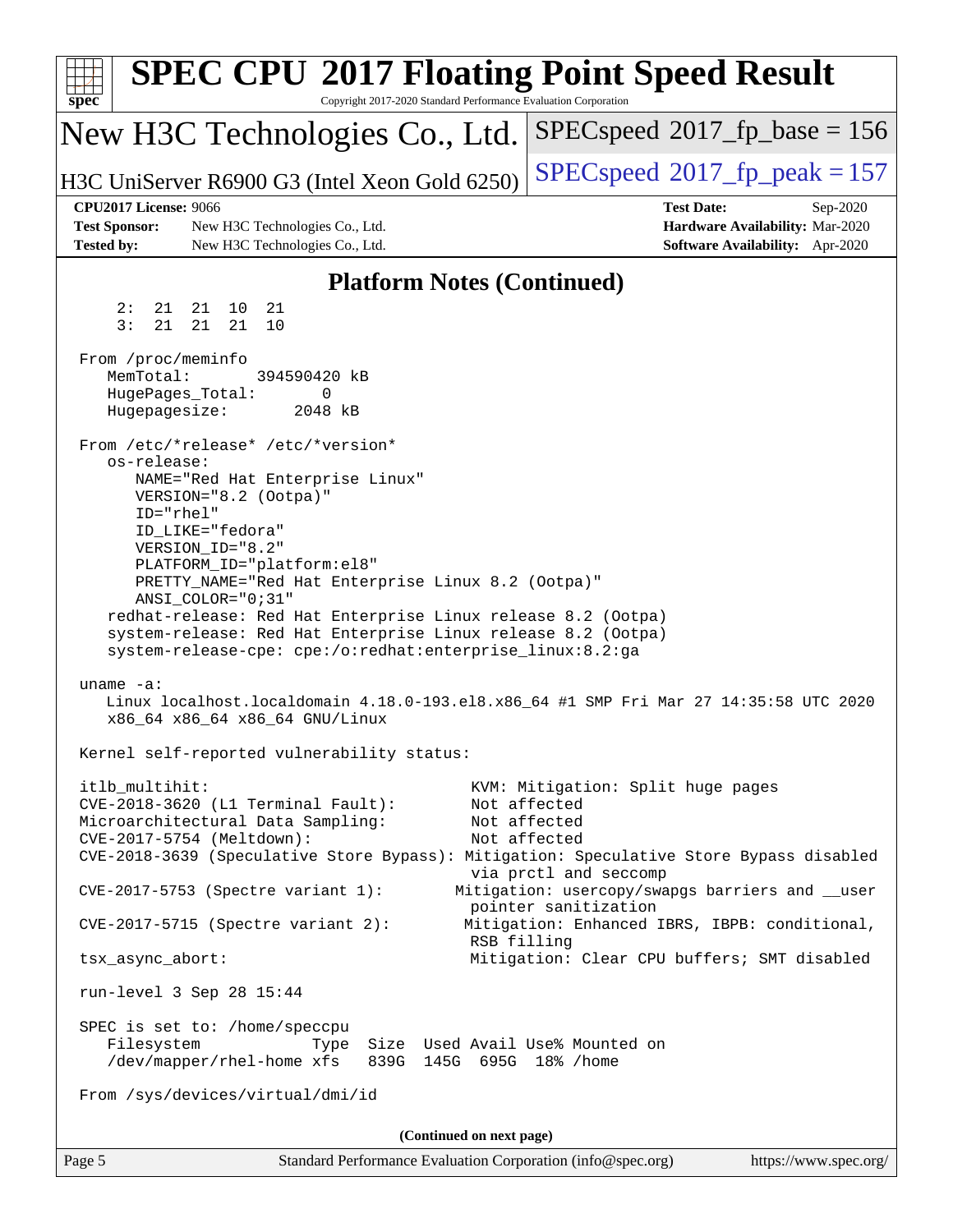| s<br>æ<br>n<br>C<br>c |  |  |  |  |  |  |
|-----------------------|--|--|--|--|--|--|

# **[SPEC CPU](http://www.spec.org/auto/cpu2017/Docs/result-fields.html#SPECCPU2017FloatingPointSpeedResult)[2017 Floating Point Speed Result](http://www.spec.org/auto/cpu2017/Docs/result-fields.html#SPECCPU2017FloatingPointSpeedResult)**

Copyright 2017-2020 Standard Performance Evaluation Corporation

New H3C Technologies Co., Ltd.

H3C UniServer R6900 G3 (Intel Xeon Gold 6250) [SPECspeed](http://www.spec.org/auto/cpu2017/Docs/result-fields.html#SPECspeed2017fppeak)<sup>®</sup>[2017\\_fp\\_peak = 1](http://www.spec.org/auto/cpu2017/Docs/result-fields.html#SPECspeed2017fppeak)57

[SPECspeed](http://www.spec.org/auto/cpu2017/Docs/result-fields.html#SPECspeed2017fpbase)<sup>®</sup>2017 fp base = 156

**[Test Sponsor:](http://www.spec.org/auto/cpu2017/Docs/result-fields.html#TestSponsor)** New H3C Technologies Co., Ltd. **[Hardware Availability:](http://www.spec.org/auto/cpu2017/Docs/result-fields.html#HardwareAvailability)** Mar-2020 **[Tested by:](http://www.spec.org/auto/cpu2017/Docs/result-fields.html#Testedby)** New H3C Technologies Co., Ltd. **[Software Availability:](http://www.spec.org/auto/cpu2017/Docs/result-fields.html#SoftwareAvailability)** Apr-2020

**[CPU2017 License:](http://www.spec.org/auto/cpu2017/Docs/result-fields.html#CPU2017License)** 9066 **[Test Date:](http://www.spec.org/auto/cpu2017/Docs/result-fields.html#TestDate)** Sep-2020

#### **[Platform Notes \(Continued\)](http://www.spec.org/auto/cpu2017/Docs/result-fields.html#PlatformNotes)**

 BIOS: American Megatrends Inc. 2.00.33 08/22/2019 Vendor: New H3C Technologies Co., Ltd. Product: H3C UniServer R6900 G3 Product Family: Rack Serial: 210235A3T0H204000004

 Additional information from dmidecode follows. WARNING: Use caution when you interpret this section. The 'dmidecode' program reads system data which is "intended to allow hardware to be accurately determined", but the intent may not be met, as there are frequent changes to hardware, firmware, and the "DMTF SMBIOS" standard. Memory: 24x Micron 18ASF2G72PDZ-2G9E1 16 GB 2 rank 2933

24x NO DIMM NO DIMM

(End of data from sysinfo program)

#### **[Compiler Version Notes](http://www.spec.org/auto/cpu2017/Docs/result-fields.html#CompilerVersionNotes)**

| Page 6<br>Standard Performance Evaluation Corporation (info@spec.org)<br>https://www.spec.org/                                                                                                                                                                                                                                                                                                                                                  |
|-------------------------------------------------------------------------------------------------------------------------------------------------------------------------------------------------------------------------------------------------------------------------------------------------------------------------------------------------------------------------------------------------------------------------------------------------|
| (Continued on next page)                                                                                                                                                                                                                                                                                                                                                                                                                        |
| Intel(R) Fortran Intel(R) 64 Compiler for applications running on Intel(R)                                                                                                                                                                                                                                                                                                                                                                      |
| 603.bwaves s(base, peak) 649.fotonik3d s(base, peak)<br>Fortran<br>654.roms_s(base, peak)                                                                                                                                                                                                                                                                                                                                                       |
| Copyright (C) 1985-2020 Intel Corporation. All rights reserved.<br>Intel(R) C Intel(R) 64 Compiler for applications running on Intel(R) 64,<br>Version 19.1.1.217 Build 20200306<br>Copyright (C) 1985-2020 Intel Corporation. All rights reserved.<br>$Intel(R)$ Fortran Intel(R) 64 Compiler for applications running on Intel(R)<br>64, Version 19.1.1.217 Build 20200306<br>Copyright (C) 1985-2020 Intel Corporation. All rights reserved. |
| Intel(R) $C++$ Intel(R) 64 Compiler for applications running on Intel(R) 64,<br>Version 19.1.1.217 Build 20200306                                                                                                                                                                                                                                                                                                                               |
| C++, C, Fortran   607.cactuBSSN_s(base, peak)                                                                                                                                                                                                                                                                                                                                                                                                   |
| Intel(R) C Intel(R) 64 Compiler for applications running on Intel(R) 64,<br>Version 19.1.1.217 Build 20200306<br>Copyright (C) 1985-2020 Intel Corporation. All rights reserved.                                                                                                                                                                                                                                                                |
| 619.1bm_s(base, peak) 638.imagick_s(base, peak)<br>C<br>$644.nab_s(base, peak)$                                                                                                                                                                                                                                                                                                                                                                 |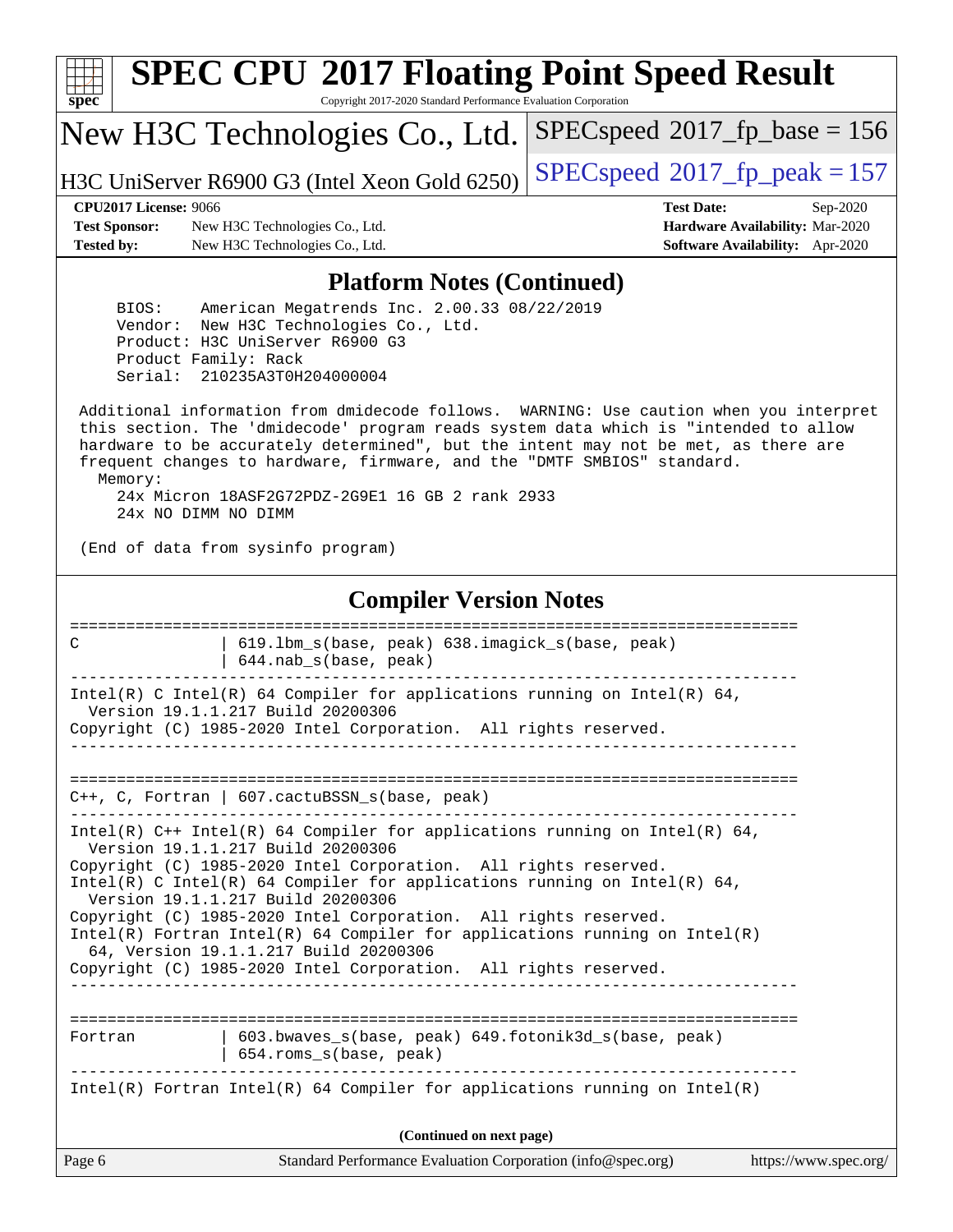| <b>SPEC CPU®2017 Floating Point Speed Result</b><br>Copyright 2017-2020 Standard Performance Evaluation Corporation<br>$spec^*$                                                                                                                                                                                                                                              |                                         |  |  |  |  |  |
|------------------------------------------------------------------------------------------------------------------------------------------------------------------------------------------------------------------------------------------------------------------------------------------------------------------------------------------------------------------------------|-----------------------------------------|--|--|--|--|--|
| New H3C Technologies Co., Ltd.                                                                                                                                                                                                                                                                                                                                               | $SPEC speed^{\circ}2017$ fp base = 156  |  |  |  |  |  |
| H3C UniServer R6900 G3 (Intel Xeon Gold 6250)                                                                                                                                                                                                                                                                                                                                | $SPEC speed^{\circ}2017$ _fp_peak = 157 |  |  |  |  |  |
| <b>CPU2017 License: 9066</b>                                                                                                                                                                                                                                                                                                                                                 | <b>Test Date:</b><br>$Sep-2020$         |  |  |  |  |  |
| <b>Test Sponsor:</b><br>New H3C Technologies Co., Ltd.                                                                                                                                                                                                                                                                                                                       | Hardware Availability: Mar-2020         |  |  |  |  |  |
| <b>Tested by:</b><br>New H3C Technologies Co., Ltd.                                                                                                                                                                                                                                                                                                                          | Software Availability: Apr-2020         |  |  |  |  |  |
| <b>Compiler Version Notes (Continued)</b><br>64, Version 19.1.1.217 Build 20200306<br>Copyright (C) 1985-2020 Intel Corporation. All rights reserved.                                                                                                                                                                                                                        |                                         |  |  |  |  |  |
| $621.wrf_s(base, peak)$ $627.cam4_s(base, peak)$<br>Fortran, C<br>628.pop2_s(base, peak)                                                                                                                                                                                                                                                                                     |                                         |  |  |  |  |  |
| Intel(R) Fortran Intel(R) 64 Compiler for applications running on Intel(R)<br>64, Version 19.1.1.217 Build 20200306<br>Copyright (C) 1985-2020 Intel Corporation. All rights reserved.<br>$Intel(R)$ C Intel(R) 64 Compiler for applications running on Intel(R) 64,<br>Version 19.1.1.217 Build 20200306<br>Copyright (C) 1985-2020 Intel Corporation. All rights reserved. |                                         |  |  |  |  |  |

## **[Base Compiler Invocation](http://www.spec.org/auto/cpu2017/Docs/result-fields.html#BaseCompilerInvocation)**

[C benchmarks](http://www.spec.org/auto/cpu2017/Docs/result-fields.html#Cbenchmarks): [icc](http://www.spec.org/cpu2017/results/res2020q4/cpu2017-20201014-24207.flags.html#user_CCbase_intel_icc_66fc1ee009f7361af1fbd72ca7dcefbb700085f36577c54f309893dd4ec40d12360134090235512931783d35fd58c0460139e722d5067c5574d8eaf2b3e37e92)

[Fortran benchmarks](http://www.spec.org/auto/cpu2017/Docs/result-fields.html#Fortranbenchmarks): [ifort](http://www.spec.org/cpu2017/results/res2020q4/cpu2017-20201014-24207.flags.html#user_FCbase_intel_ifort_8111460550e3ca792625aed983ce982f94888b8b503583aa7ba2b8303487b4d8a21a13e7191a45c5fd58ff318f48f9492884d4413fa793fd88dd292cad7027ca)

[Benchmarks using both Fortran and C](http://www.spec.org/auto/cpu2017/Docs/result-fields.html#BenchmarksusingbothFortranandC): [ifort](http://www.spec.org/cpu2017/results/res2020q4/cpu2017-20201014-24207.flags.html#user_CC_FCbase_intel_ifort_8111460550e3ca792625aed983ce982f94888b8b503583aa7ba2b8303487b4d8a21a13e7191a45c5fd58ff318f48f9492884d4413fa793fd88dd292cad7027ca) [icc](http://www.spec.org/cpu2017/results/res2020q4/cpu2017-20201014-24207.flags.html#user_CC_FCbase_intel_icc_66fc1ee009f7361af1fbd72ca7dcefbb700085f36577c54f309893dd4ec40d12360134090235512931783d35fd58c0460139e722d5067c5574d8eaf2b3e37e92)

[Benchmarks using Fortran, C, and C++:](http://www.spec.org/auto/cpu2017/Docs/result-fields.html#BenchmarksusingFortranCandCXX) [icpc](http://www.spec.org/cpu2017/results/res2020q4/cpu2017-20201014-24207.flags.html#user_CC_CXX_FCbase_intel_icpc_c510b6838c7f56d33e37e94d029a35b4a7bccf4766a728ee175e80a419847e808290a9b78be685c44ab727ea267ec2f070ec5dc83b407c0218cded6866a35d07) [icc](http://www.spec.org/cpu2017/results/res2020q4/cpu2017-20201014-24207.flags.html#user_CC_CXX_FCbase_intel_icc_66fc1ee009f7361af1fbd72ca7dcefbb700085f36577c54f309893dd4ec40d12360134090235512931783d35fd58c0460139e722d5067c5574d8eaf2b3e37e92) [ifort](http://www.spec.org/cpu2017/results/res2020q4/cpu2017-20201014-24207.flags.html#user_CC_CXX_FCbase_intel_ifort_8111460550e3ca792625aed983ce982f94888b8b503583aa7ba2b8303487b4d8a21a13e7191a45c5fd58ff318f48f9492884d4413fa793fd88dd292cad7027ca)

## **[Base Portability Flags](http://www.spec.org/auto/cpu2017/Docs/result-fields.html#BasePortabilityFlags)**

 603.bwaves\_s: [-DSPEC\\_LP64](http://www.spec.org/cpu2017/results/res2020q4/cpu2017-20201014-24207.flags.html#suite_basePORTABILITY603_bwaves_s_DSPEC_LP64) 607.cactuBSSN\_s: [-DSPEC\\_LP64](http://www.spec.org/cpu2017/results/res2020q4/cpu2017-20201014-24207.flags.html#suite_basePORTABILITY607_cactuBSSN_s_DSPEC_LP64) 619.lbm\_s: [-DSPEC\\_LP64](http://www.spec.org/cpu2017/results/res2020q4/cpu2017-20201014-24207.flags.html#suite_basePORTABILITY619_lbm_s_DSPEC_LP64) 621.wrf\_s: [-DSPEC\\_LP64](http://www.spec.org/cpu2017/results/res2020q4/cpu2017-20201014-24207.flags.html#suite_basePORTABILITY621_wrf_s_DSPEC_LP64) [-DSPEC\\_CASE\\_FLAG](http://www.spec.org/cpu2017/results/res2020q4/cpu2017-20201014-24207.flags.html#b621.wrf_s_baseCPORTABILITY_DSPEC_CASE_FLAG) [-convert big\\_endian](http://www.spec.org/cpu2017/results/res2020q4/cpu2017-20201014-24207.flags.html#user_baseFPORTABILITY621_wrf_s_convert_big_endian_c3194028bc08c63ac5d04de18c48ce6d347e4e562e8892b8bdbdc0214820426deb8554edfa529a3fb25a586e65a3d812c835984020483e7e73212c4d31a38223) 627.cam4\_s: [-DSPEC\\_LP64](http://www.spec.org/cpu2017/results/res2020q4/cpu2017-20201014-24207.flags.html#suite_basePORTABILITY627_cam4_s_DSPEC_LP64) [-DSPEC\\_CASE\\_FLAG](http://www.spec.org/cpu2017/results/res2020q4/cpu2017-20201014-24207.flags.html#b627.cam4_s_baseCPORTABILITY_DSPEC_CASE_FLAG) 628.pop2\_s: [-DSPEC\\_LP64](http://www.spec.org/cpu2017/results/res2020q4/cpu2017-20201014-24207.flags.html#suite_basePORTABILITY628_pop2_s_DSPEC_LP64) [-DSPEC\\_CASE\\_FLAG](http://www.spec.org/cpu2017/results/res2020q4/cpu2017-20201014-24207.flags.html#b628.pop2_s_baseCPORTABILITY_DSPEC_CASE_FLAG) [-convert big\\_endian](http://www.spec.org/cpu2017/results/res2020q4/cpu2017-20201014-24207.flags.html#user_baseFPORTABILITY628_pop2_s_convert_big_endian_c3194028bc08c63ac5d04de18c48ce6d347e4e562e8892b8bdbdc0214820426deb8554edfa529a3fb25a586e65a3d812c835984020483e7e73212c4d31a38223) [-assume byterecl](http://www.spec.org/cpu2017/results/res2020q4/cpu2017-20201014-24207.flags.html#user_baseFPORTABILITY628_pop2_s_assume_byterecl_7e47d18b9513cf18525430bbf0f2177aa9bf368bc7a059c09b2c06a34b53bd3447c950d3f8d6c70e3faf3a05c8557d66a5798b567902e8849adc142926523472) 638.imagick\_s: [-DSPEC\\_LP64](http://www.spec.org/cpu2017/results/res2020q4/cpu2017-20201014-24207.flags.html#suite_basePORTABILITY638_imagick_s_DSPEC_LP64) 644.nab\_s: [-DSPEC\\_LP64](http://www.spec.org/cpu2017/results/res2020q4/cpu2017-20201014-24207.flags.html#suite_basePORTABILITY644_nab_s_DSPEC_LP64) 649.fotonik3d\_s: [-DSPEC\\_LP64](http://www.spec.org/cpu2017/results/res2020q4/cpu2017-20201014-24207.flags.html#suite_basePORTABILITY649_fotonik3d_s_DSPEC_LP64) 654.roms\_s: [-DSPEC\\_LP64](http://www.spec.org/cpu2017/results/res2020q4/cpu2017-20201014-24207.flags.html#suite_basePORTABILITY654_roms_s_DSPEC_LP64)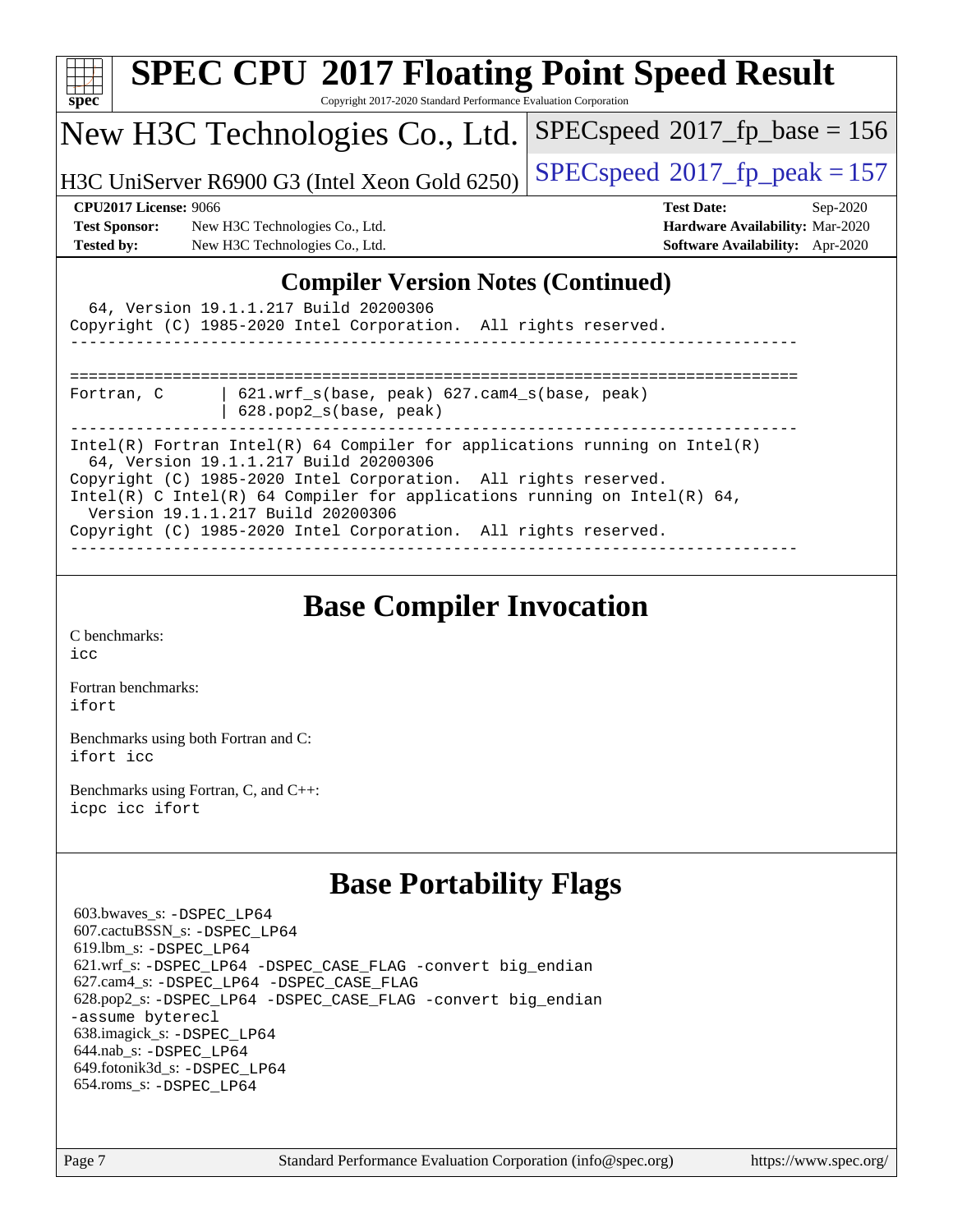| <b>SPEC CPU®2017 Floating Point Speed Result</b><br>Copyright 2017-2020 Standard Performance Evaluation Corporation<br>$spec^*$                                                                                                                                                                             |                                                                                                     |  |  |  |  |  |
|-------------------------------------------------------------------------------------------------------------------------------------------------------------------------------------------------------------------------------------------------------------------------------------------------------------|-----------------------------------------------------------------------------------------------------|--|--|--|--|--|
| New H3C Technologies Co., Ltd.                                                                                                                                                                                                                                                                              | $SPEC speed^{\circ}2017$ [p_base = 156                                                              |  |  |  |  |  |
| H3C UniServer R6900 G3 (Intel Xeon Gold 6250)                                                                                                                                                                                                                                                               | $SPEC speed^{\circ}2017$ _fp_peak = 157                                                             |  |  |  |  |  |
| <b>CPU2017 License: 9066</b><br><b>Test Sponsor:</b><br>New H3C Technologies Co., Ltd.<br><b>Tested by:</b><br>New H3C Technologies Co., Ltd.                                                                                                                                                               | <b>Test Date:</b><br>Sep-2020<br>Hardware Availability: Mar-2020<br>Software Availability: Apr-2020 |  |  |  |  |  |
| <b>Base Optimization Flags</b>                                                                                                                                                                                                                                                                              |                                                                                                     |  |  |  |  |  |
| C benchmarks:<br>-m64 -std=cl1 -xCORE-AVX512 -ipo -03 -no-prec-div -qopt-prefetch<br>-ffinite-math-only -qopt-mem-layout-trans=4 -qopenmp -DSPEC_OPENMP<br>-mbranches-within-32B-boundaries                                                                                                                 |                                                                                                     |  |  |  |  |  |
| Fortran benchmarks:<br>-m64 -Wl,-z, muldefs -DSPEC_OPENMP -xCORE-AVX512 -ipo -03<br>-no-prec-div -qopt-prefetch -ffinite-math-only<br>-qopt-mem-layout-trans=4 -qopenmp -nostandard-realloc-lhs<br>-mbranches-within-32B-boundaries -L/usr/local/jemalloc64-5.0.1/lib<br>-ljemalloc                         |                                                                                                     |  |  |  |  |  |
| Benchmarks using both Fortran and C:<br>-m64 -std=cl1 -Wl,-z, muldefs -xCORE-AVX512 -ipo -03 -no-prec-div<br>-qopt-prefetch -ffinite-math-only -qopt-mem-layout-trans=4 -qopenmp<br>-DSPEC OPENMP -mbranches-within-32B-boundaries -nostandard-realloc-lhs<br>-L/usr/local/jemalloc64-5.0.1/lib -ljemalloc  |                                                                                                     |  |  |  |  |  |
| Benchmarks using Fortran, C, and C++:<br>-m64 -std=c11 -Wl,-z, muldefs -xCORE-AVX512 -ipo -03 -no-prec-div<br>-qopt-prefetch -ffinite-math-only -qopt-mem-layout-trans=4 -qopenmp<br>-DSPEC OPENMP -mbranches-within-32B-boundaries -nostandard-realloc-lhs<br>-L/usr/local/jemalloc64-5.0.1/lib -ljemalloc |                                                                                                     |  |  |  |  |  |
| <b>Peak Compiler Invocation</b>                                                                                                                                                                                                                                                                             |                                                                                                     |  |  |  |  |  |
| C benchmarks:<br>icc                                                                                                                                                                                                                                                                                        |                                                                                                     |  |  |  |  |  |
| Fortran benchmarks:<br>ifort                                                                                                                                                                                                                                                                                |                                                                                                     |  |  |  |  |  |
| Benchmarks using both Fortran and C:<br>ifort icc                                                                                                                                                                                                                                                           |                                                                                                     |  |  |  |  |  |
| Benchmarks using Fortran, C, and C++:<br>icpc icc ifort                                                                                                                                                                                                                                                     |                                                                                                     |  |  |  |  |  |
|                                                                                                                                                                                                                                                                                                             |                                                                                                     |  |  |  |  |  |

## **[Peak Portability Flags](http://www.spec.org/auto/cpu2017/Docs/result-fields.html#PeakPortabilityFlags)**

Same as Base Portability Flags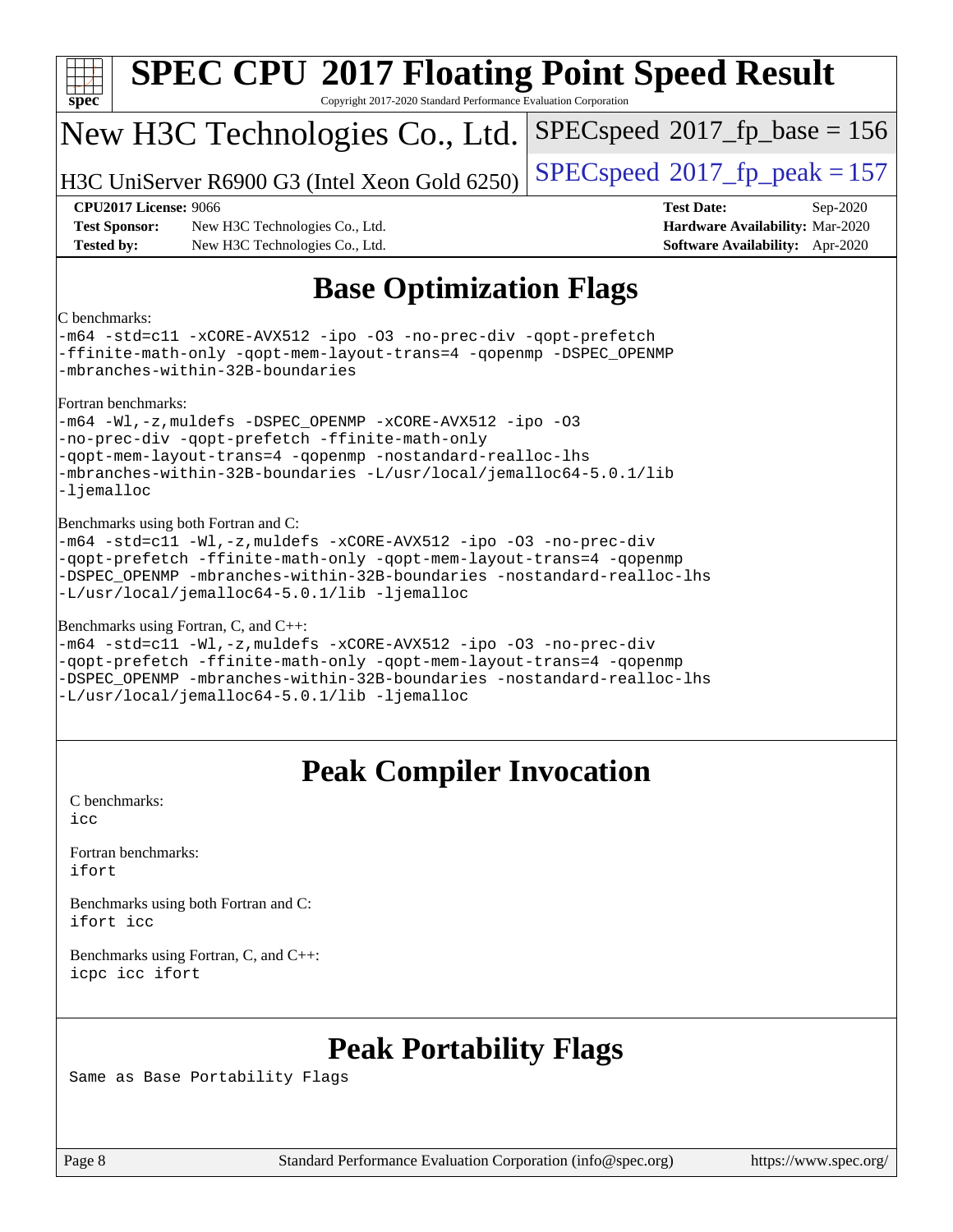| <b>SPEC CPU®2017 Floating Point Speed Result</b><br>Copyright 2017-2020 Standard Performance Evaluation Corporation<br>$spec^*$                                                                                                                                                                                                                      |                                                                                                            |  |  |  |  |  |
|------------------------------------------------------------------------------------------------------------------------------------------------------------------------------------------------------------------------------------------------------------------------------------------------------------------------------------------------------|------------------------------------------------------------------------------------------------------------|--|--|--|--|--|
| New H3C Technologies Co., Ltd.                                                                                                                                                                                                                                                                                                                       | $SPEC speed^{\circ}2017\_fp\_base = 156$                                                                   |  |  |  |  |  |
| H3C UniServer R6900 G3 (Intel Xeon Gold 6250)                                                                                                                                                                                                                                                                                                        | $SPEC speed^{\circ}2017$ _fp_peak = 157                                                                    |  |  |  |  |  |
| <b>CPU2017 License: 9066</b><br><b>Test Sponsor:</b><br>New H3C Technologies Co., Ltd.<br><b>Tested by:</b><br>New H3C Technologies Co., Ltd.                                                                                                                                                                                                        | <b>Test Date:</b><br>Sep-2020<br>Hardware Availability: Mar-2020<br><b>Software Availability:</b> Apr-2020 |  |  |  |  |  |
| <b>Peak Optimization Flags</b>                                                                                                                                                                                                                                                                                                                       |                                                                                                            |  |  |  |  |  |
| C benchmarks:                                                                                                                                                                                                                                                                                                                                        |                                                                                                            |  |  |  |  |  |
| $619.$ lbm_s: basepeak = yes                                                                                                                                                                                                                                                                                                                         |                                                                                                            |  |  |  |  |  |
| $638.\text{imagek}_s:$ basepeak = yes                                                                                                                                                                                                                                                                                                                |                                                                                                            |  |  |  |  |  |
| 644.nab_s: -m64 -std=c11 -Wl,-z, muldefs -xCORE-AVX512 -ipo -03<br>-no-prec-div -qopt-prefetch -ffinite-math-only<br>-qopt-mem-layout-trans=4 -qopenmp -DSPEC_OPENMP<br>-mbranches-within-32B-boundaries<br>-L/usr/local/jemalloc64-5.0.1/lib -ljemalloc                                                                                             |                                                                                                            |  |  |  |  |  |
| Fortran benchmarks:                                                                                                                                                                                                                                                                                                                                  |                                                                                                            |  |  |  |  |  |
| $603.bwaves$ $s: -m64 -W1, -z$ , muldefs $-prof-gen(pass 1) -prof-use(pass 2)$<br>-DSPEC_SUPPRESS_OPENMP -DSPEC_OPENMP -ipo -xCORE-AVX512<br>-03 -no-prec-div -qopt-prefetch -ffinite-math-only<br>-qopt-mem-layout-trans=4 -qopenmp -nostandard-realloc-lhs<br>-mbranches-within-32B-boundaries<br>-L/usr/local/jemalloc64-5.0.1/lib -ljemalloc     |                                                                                                            |  |  |  |  |  |
| 649.fotonik3d_s: Same as 603.bwaves_s                                                                                                                                                                                                                                                                                                                |                                                                                                            |  |  |  |  |  |
| $654$ .roms_s: basepeak = yes                                                                                                                                                                                                                                                                                                                        |                                                                                                            |  |  |  |  |  |
| Benchmarks using both Fortran and C:                                                                                                                                                                                                                                                                                                                 |                                                                                                            |  |  |  |  |  |
| $621.wrf$ _s: $-m64$ -std=c11 -Wl, -z, muldefs -prof-qen(pass 1)<br>-prof-use(pass 2) -ipo -xCORE-AVX512 -03 -no-prec-div<br>-qopt-prefetch -ffinite-math-only -qopt-mem-layout-trans=4<br>-DSPEC_SUPPRESS_OPENMP -qopenmp -DSPEC_OPENMP<br>-mbranches-within-32B-boundaries -nostandard-realloc-lhs<br>-L/usr/local/jemalloc64-5.0.1/lib -ljemalloc |                                                                                                            |  |  |  |  |  |
| $627.cam4_s$ : basepeak = yes                                                                                                                                                                                                                                                                                                                        |                                                                                                            |  |  |  |  |  |
| $628.pop2_s: basepeak = yes$                                                                                                                                                                                                                                                                                                                         |                                                                                                            |  |  |  |  |  |
| Benchmarks using Fortran, C, and C++:                                                                                                                                                                                                                                                                                                                |                                                                                                            |  |  |  |  |  |
| $607.cactuBSSN_s$ : basepeak = yes                                                                                                                                                                                                                                                                                                                   |                                                                                                            |  |  |  |  |  |
| The flags files that were used to format this result can be browsed at<br>http://www.spec.org/cpu2017/flags/Intel-ic19.1u1-official-linux64_revA.html<br>http://www.spec.org/cpu2017/flags/New_H3C-Platform-Settings-V1.4-CLX-RevB.html                                                                                                              |                                                                                                            |  |  |  |  |  |